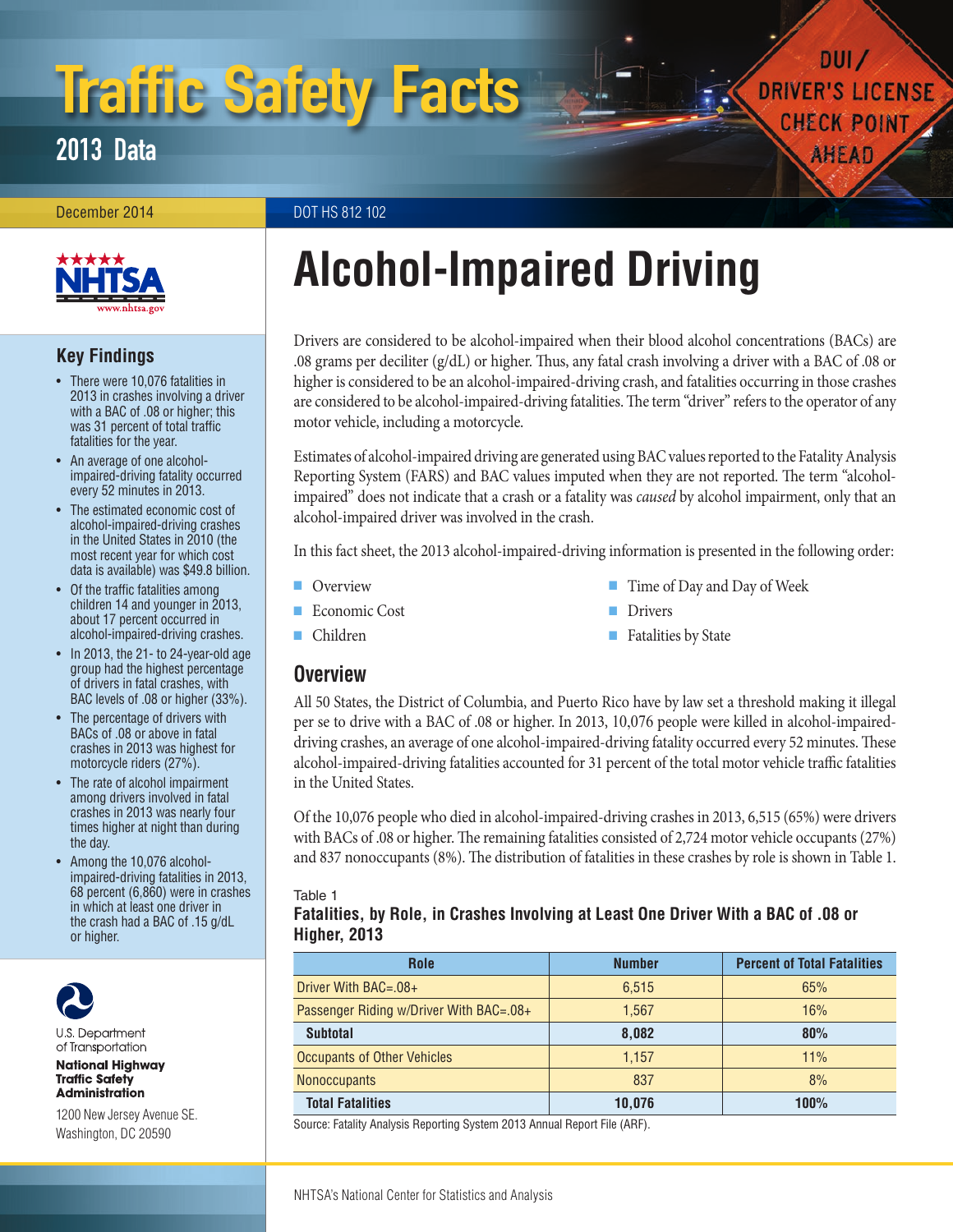From 2012 to 2013, fatalities in alcohol-impaired-driving crashes decreased by 2.5 percent (10,336 to 10,076 fatalities). Alcoholimpaired-driving fatalities in the past 10 years have declined by 23 percent, from 13,099 in 2004 to 10,076 in 2013. The national rate of alcohol-impaired-driving fatalities in motor vehicle crashes in 2013 was 0.34 per 100 million vehicle miles traveled (VMT), a decline from 0.35 in 2012. The alcohol-impaired-driving fatality rate in the past 10 years has declined by 23 percent, from 0.44 in 2004 to 0.34 in 2013. Figure 1 presents the fatality numbers and rates for the past decade.

#### Figure 1





Source: Fatalities – FARS 2004–2012 (Final File) and 2013 (ARF); 2004–2012 VMT – Federal Highway Administration's (FHWA) Annual Highway Statistics; 2013 VMT – FHWA's Traffic Volume Trends (September 2014)

# <span id="page-1-0"></span>**Economic Cost**

The estimated economic cost of all motor vehicle traffic crashes in the United States in 2010 (the most recent year for which cost data is available) was \$277 billion, of which \$49.8 billion resulted from alcohol-impaired-driving crashes. Included in the economic costs are:

- lost productivity
- workplace losses
- legal and court expenses
- medical costs
- emergency medical services (EMS)
- insurance administration
- congestion
- property damage

These costs represent the tangible losses that result from motor vehicle crashes. However, in cases of serious injury or death, such costs fail to capture the relatively intangible value of lost quality-oflife that results from these injuries. When quality of life valuations are considered, the total value of societal harm from motor vehicle crashes in the United States in 2010 was an estimated \$870.8 billion, of which \$206.9 billion resulted from alcohol-impaired-driving crashes. For further information on cost estimates, see *The Economic and Societal Impact of Motor Vehicle Crashes, 2010*. 1

# <span id="page-1-1"></span>**Children**

In 2013, a total of 1,149 children 14 and younger were killed in motor vehicle traffic crashes. Of those 1,149 fatalities, 200 (17%) occurred in alcohol-impaired-driving crashes. Out of those 200 deaths, 121 (61%) were occupants of vehicles with drivers who had BACs of .08 or higher, and another 29 children (15%) were pedestrians or pedalcyclists struck by drivers with BACs of .08 or higher.

# <span id="page-1-2"></span>**Time of Day and Day of Week**

The rate of alcohol impairment among drivers involved in fatal crashes in 2013 was nearly 4 times higher at night than during the day (35% versus 9%). In 2013, 15 percent of all drivers involved in fatal crashes during the week were alcohol-impaired, compared to 30 percent on weekends. Table 2 presents information on drivers involved in fatal crashes in 2004 and 2013 by time of day and day of week, as well as single-vehicle and multi-vehicle crash data.

<sup>1</sup> Blincoe, L. J., Miller, T. R., Zaloshnja, E., & Lawrence, B. A. (2014, May). *The economic and societal impact of motor vehicle crashes, 2010.* (DOT HS 812 013). Washington, DC: National Highway Traffic Safety Administration. Available at [www-nrd.nhtsa.dot.gov/pubs/812013.pdf](http://www-nrd.nhtsa.dot.gov/pubs/812013.pdf)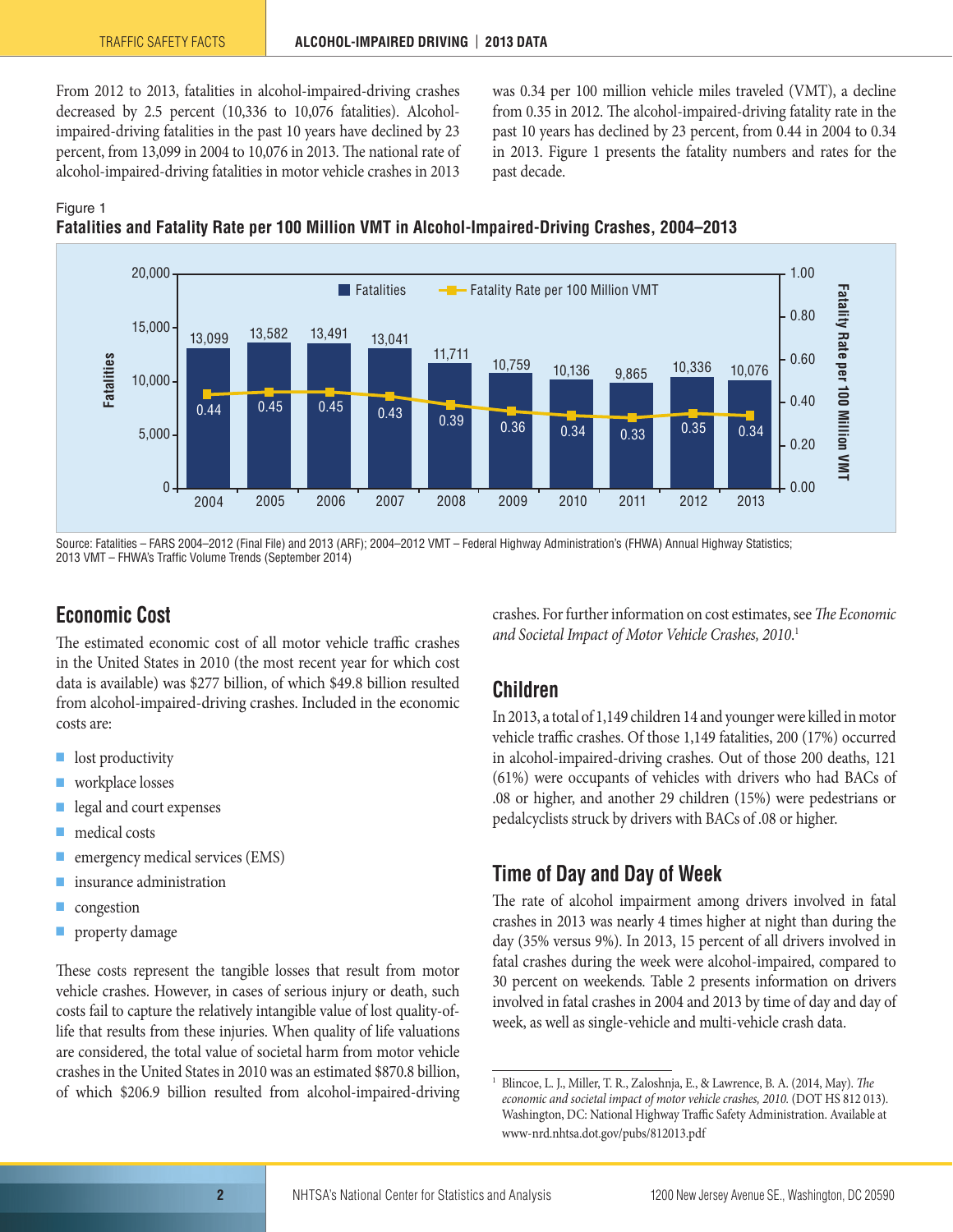#### Table 2

**Drivers Involved in Fatal Crashes With BACs of .08 or Higher, by Crash Type, Time of Day and Day of Week, 2004 and 2013**

|                                        |                                           | 2004          |                         |                        |               |                         |                                                   |  |  |
|----------------------------------------|-------------------------------------------|---------------|-------------------------|------------------------|---------------|-------------------------|---------------------------------------------------|--|--|
| <b>Drivers Involved</b>                | <b>BAC=.08+</b><br><b>Total Number of</b> |               |                         | <b>Total Number of</b> |               | <b>BAC=.08+</b>         | <b>Change in Percentage</b><br>With $BAC = .08 +$ |  |  |
| in Fatal Crashes                       | <b>Drivers</b>                            | <b>Number</b> | <b>Percent of Total</b> | <b>Drivers</b>         | <b>Number</b> | <b>Percent of Total</b> | 2004-2013                                         |  |  |
| <b>Total</b>                           | 58,395                                    | 12,057        | 21%                     | 44,574                 | 9.461         | 21%                     | 0                                                 |  |  |
| Drivers by Crash Type and Time of Day  |                                           |               |                         |                        |               |                         |                                                   |  |  |
| Single-Vehicle Crash                   |                                           |               |                         |                        |               |                         |                                                   |  |  |
| Total*                                 | 21,744                                    | 7,878         | 36%                     | 17,983                 | 6,296         | 35%                     | $-1$                                              |  |  |
| <b>Daytime</b>                         | 8,553                                     | 1,427         | 17%                     | 7,186                  | 1,229         | 17%                     | $\overline{0}$                                    |  |  |
| Nighttime                              | 12,862                                    | 6,273         | 49%                     | 10,593                 | 4,962         | 47%                     | $-2$                                              |  |  |
| Multiple-Vehicle Crash                 |                                           |               |                         |                        |               |                         |                                                   |  |  |
| Total <sup>*</sup>                     | 36,651                                    | 4,179         | 11%                     | 26,591                 | 3,164         | 12%                     | $+1$                                              |  |  |
| <b>Daytime</b>                         | 23,133                                    | 1,173         | 5%                      | 16,591                 | 878           | 5%                      | $\mathbf{0}$                                      |  |  |
| <b>Nighttime</b>                       | 13,498                                    | 3,004         | 22%                     | 9,973                  | 2,280         | 23%                     | $+1$                                              |  |  |
| <b>Drivers by Time of Day</b>          |                                           |               |                         |                        |               |                         |                                                   |  |  |
| <b>Daytime</b>                         | 31,686                                    | 2,600         | 8%                      | 23,777                 | 2,107         | 9%                      | $+1$                                              |  |  |
| <b>Nighttime</b>                       | 26,360                                    | 9,277         | 35%                     | 20,566                 | 7,242         | 35%                     | $\mathbf{0}$                                      |  |  |
| Drivers by Day of Week and Time of Day |                                           |               |                         |                        |               |                         |                                                   |  |  |
| Weekday*                               | 35,159                                    | 5,205         | 15%                     | 27,126                 | 4,142         | 15%                     | $\theta$                                          |  |  |
| Daytime                                | 23,014                                    | 1,487         | 6%                      | 17,337                 | 1,242         | 7%                      | $+1$                                              |  |  |
| <b>Nighttime</b>                       | 12,039                                    | 3,677         | 31%                     | 9,715                  | 2,875         | 30%                     | $-1$                                              |  |  |
| Weekend*                               | 23,136                                    | 6,801         | 29%                     | 17,388                 | 5,284         | 30%                     | $+1$                                              |  |  |
| <b>Daytime</b>                         | 8,672                                     | 1,113         | 13%                     | 6,440                  | 865           | 13%                     | $\overline{0}$                                    |  |  |
| Nighttime                              | 14,321                                    | 5,600         | 39%                     | 10,851                 | 4,366         | 40%                     | $+1$                                              |  |  |

Source: FARS 2004 Final File and 2013 ARF.

Daytime – 6 a.m. to 5:59 p.m. Weekday – Monday 6 a.m. to Friday 5:59 p.m.

Nighttime – 6 p.m. to 5:59 a.m. Weekend – Friday 6 p.m. to Monday 5:59 a.m.

\*Includes drivers involved in fatal crashes when time of day was unknown.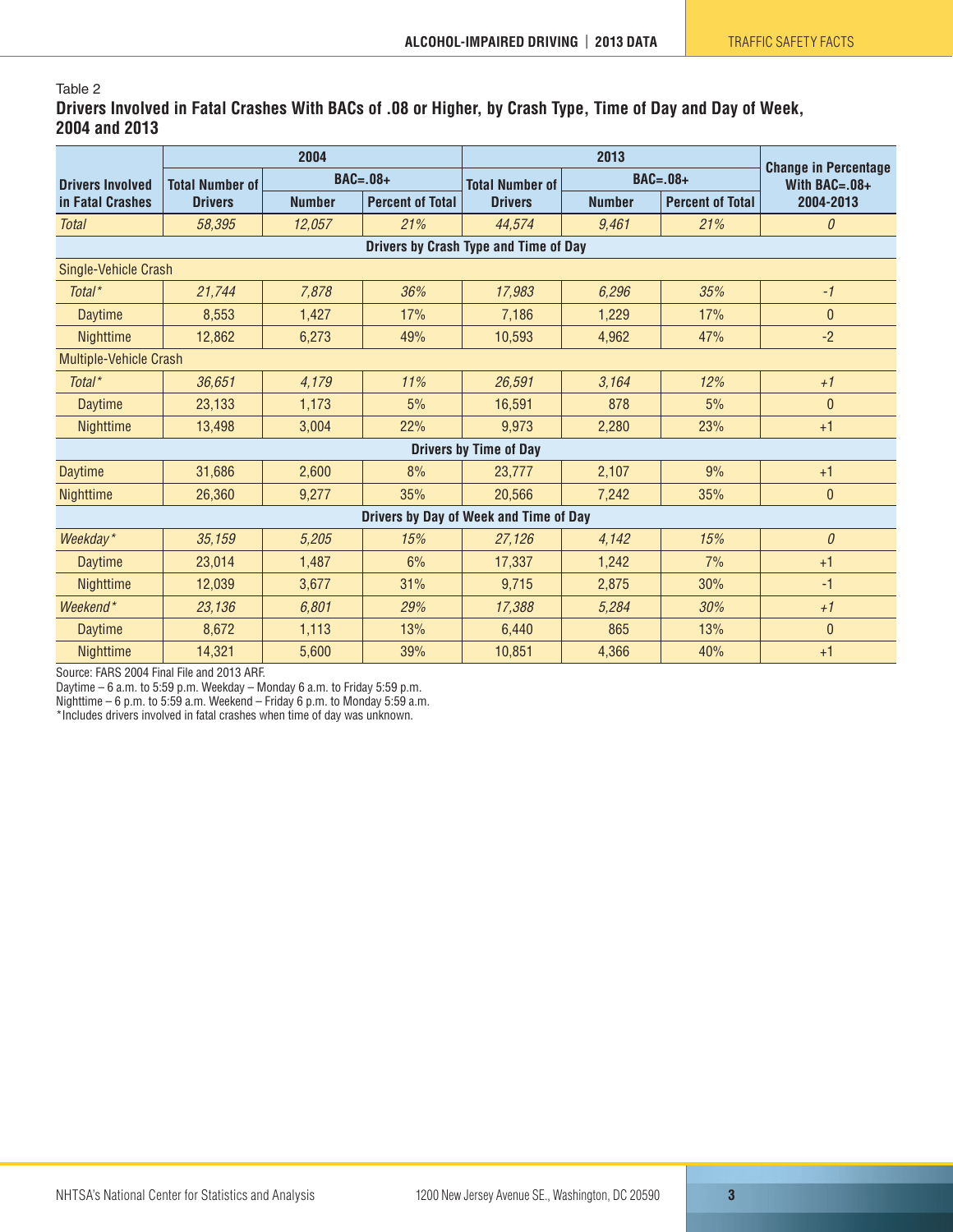### <span id="page-3-0"></span>**Drivers**

In fatal crashes in 2013 the highest percentage of drivers with BACs of .08 or higher was for drivers 21 to 24 years old (33%), followed by ages 25 to 34 (29%). The proportion of drivers involved in fatal crashes with BACs of .08 or higher was 23 percent among males and 15 percent among females. Table 3 provides information on impaired-driving crashes by the age of the driver as well as gender and vehicle type.

Table 3

**Drivers With BACs of .08 or Higher Involved in Fatal Crashes, by Age, Gender, and Vehicle Type, 2004 and 2013**

|                                             |                        | 2004          |                         |                        | <b>Change in Percentage</b> |                         |                  |  |  |  |
|---------------------------------------------|------------------------|---------------|-------------------------|------------------------|-----------------------------|-------------------------|------------------|--|--|--|
| <b>Drivers Involved</b><br>in Fatal Crashes | <b>Total Number of</b> | $BAC=.08+$    |                         | <b>Total Number of</b> |                             | $BAC=.08+$              | With BAC= $.08+$ |  |  |  |
|                                             | <b>Drivers</b>         | <b>Number</b> | <b>Percent of Total</b> | <b>Drivers</b>         | <b>Number</b>               | <b>Percent of Total</b> | 2004-2013        |  |  |  |
| <b>Total</b>                                | 58,395                 | 12,057        | 21%                     | 44,574                 | 9,461                       | 21%                     | $\theta$         |  |  |  |
| <b>Drivers by Age Group (Years)</b>         |                        |               |                         |                        |                             |                         |                  |  |  |  |
| $16 - 20$                                   | 7,755                  | 1,397         | 18%                     | 3,883                  | 666                         | 17%                     | $-1$             |  |  |  |
| $21 - 24$                                   | 6,413                  | 2,116         | 33%                     | 4,609                  | 1,500                       | 33%                     | $\theta$         |  |  |  |
| $25 - 34$                                   | 11,242                 | 3,055         | 27%                     | 8,762                  | 2,583                       | 29%                     | $+2$             |  |  |  |
| $35 - 44$                                   | 10,743                 | 2,500         | 23%                     | 7,183                  | 1,733                       | 24%                     | $+1$             |  |  |  |
| 45-54                                       | 9,148                  | 1,704         | 19%                     | 7,343                  | 1,501                       | 20%                     | $+1$             |  |  |  |
| 55-64                                       | 5,612                  | 701           | 12%                     | 5,911                  | 827                         | 14%                     | $+2$             |  |  |  |
| 65-74                                       | 3,070                  | 233           | 8%                      | 3,357                  | 278                         | 8%                      | $\theta$         |  |  |  |
| $75+$                                       | 3,169                  | 151           | 5%                      | 2,567                  | 128                         | 5%                      | $\mathbf{0}$     |  |  |  |
| <b>Drivers by Gender</b>                    |                        |               |                         |                        |                             |                         |                  |  |  |  |
| <b>Male</b>                                 | 42,250                 | 10,049        | 24%                     | 32,442                 | 7,583                       | 23%                     | $-1$             |  |  |  |
| Female                                      | 15,384                 | 1,875         | 12%                     | 11,364                 | 1,657                       | 15%                     | $+3$             |  |  |  |
| <b>Drivers by Vehicle Type</b>              |                        |               |                         |                        |                             |                         |                  |  |  |  |
| <b>Passenger Cars</b>                       | 25,568                 | 5,852         | 23%                     | 17,731                 | 4,062                       | 23%                     | $\theta$         |  |  |  |
| <b>Light Trucks</b>                         | 22,367                 | 4,808         | 21%                     | 16,738                 | 3,584                       | 21%                     | $\mathbf{0}$     |  |  |  |
| Large Trucks                                | 4,837                  | 53            | 1%                      | 3,858                  | 92                          | 2%                      | $+1$             |  |  |  |
| <b>Motorcycles</b>                          | 4,116                  | 1,116         | 27%                     | 4,769                  | 1,295                       | 27%                     | $\theta$         |  |  |  |

Source: FARS 2004 Final File and 2013 ARF.

Numbers shown for groups of drivers do not add to the total number of drivers due to unknown/not reported or other data not included.

The percentages of drivers involved in fatal crashes with BACs of .08 or higher in 2013 by vehicle type were 27 percent for motorcycles, 23 percent for passenger cars, and 21 percent for light trucks. The percentage of drivers with BACs of .08 or higher in fatal crashes was the lowest for drivers of large trucks (2%).

In 2013, 5,080 passenger vehicle drivers killed had BACs of .08 or higher ("passenger vehicles" includes cars as well as light trucks, vans, SUVs, and pickups). Out of those driver fatalities for which restraint use was known, 68 percent were unrestrained. Among passenger vehicle drivers killed who had BACs of .01 to .07 g/dL the percentage of unrestrained was 53 percent, and for passenger vehicle drivers killed who had no alcohol (BAC=.00) the percentage of unrestrained was 39 percent.

Figure 2 shows information on the driving record for drivers in fatal crashes in 2013, at different alcohol levels. There was little difference by alcohol level in the percentage of drivers with previously recorded crashes. Drivers with BACs of .08 or higher involved in fatal crashes were six times more likely to have prior convictions for driving while impaired (DWI) than were drivers with no alcohol (6% and 1%, respectively). Note: FARS records drivers' previous crashes, suspensions/revocations, and convictions that occurred up to three years prior to the date of the crash.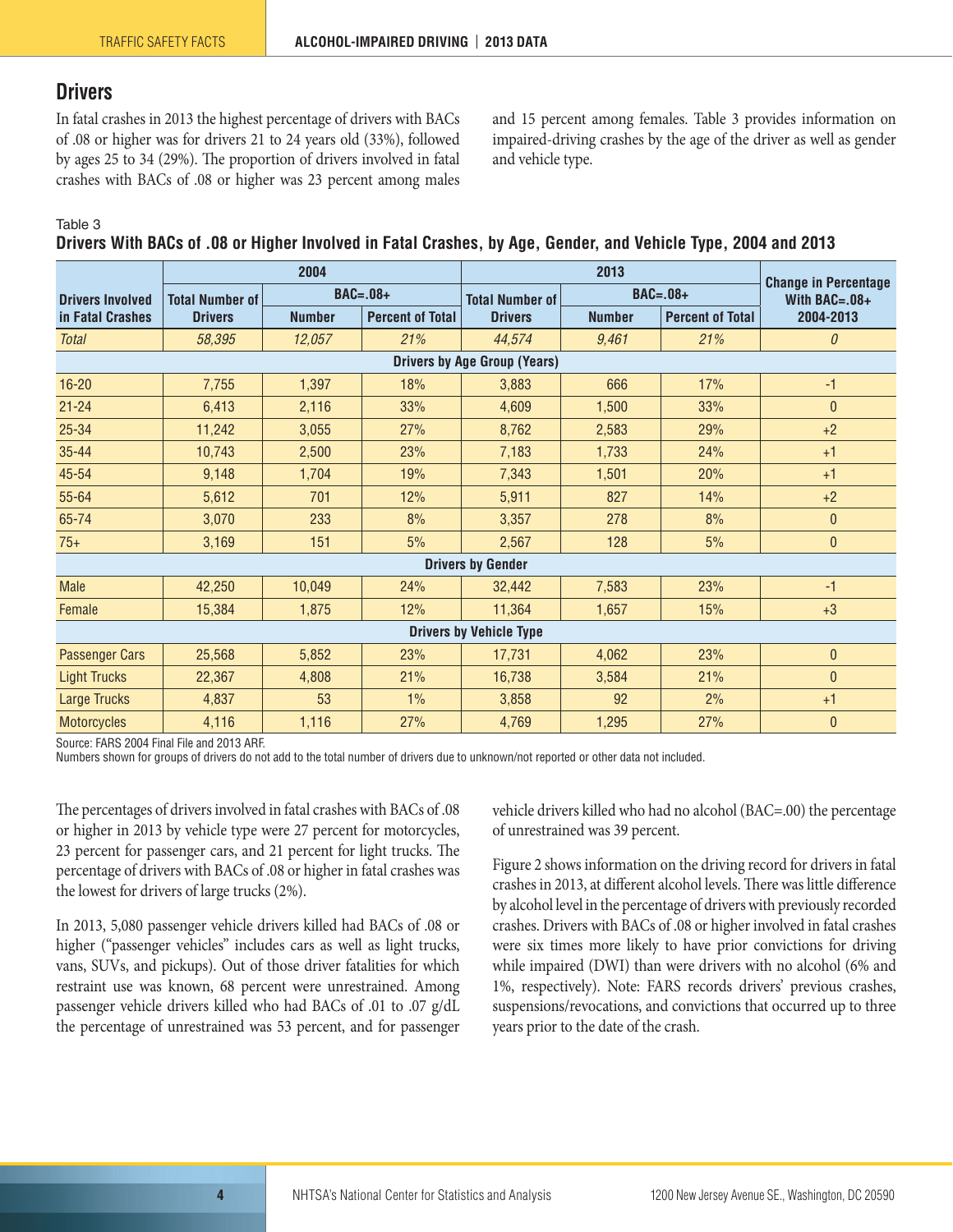

#### Figure 2 **Previous Driving Records of Drivers Involved in Fatal Crashes, by BAC, 2013**

While .08 BAC is considered to be impaired in all States, the large majority of drivers in fatal crashes with any measurable alcohol had levels far higher. In 2013, 84 percent (9,461) of the 11,307 drivers with BACs of .01 or higher who were involved in fatal crashes had BAC levels at or above .08, and 56 percent (6,341) had BACs at or above .15. Among the 10,076 alcohol-impaired-driving fatalities in 2013, 68 percent (6,860) were in crashes in which at least one driver in the crash had a BAC of .15 g/dL or higher. The most frequently recorded BAC among drinking drivers in fatal crashes was .17 (see Figure 3). Figure 3 presents the distribution of BACs for those drivers with any alcohol in their systems.





Source: FARS 2013 ARF.

Source: FARS 2013 ARF.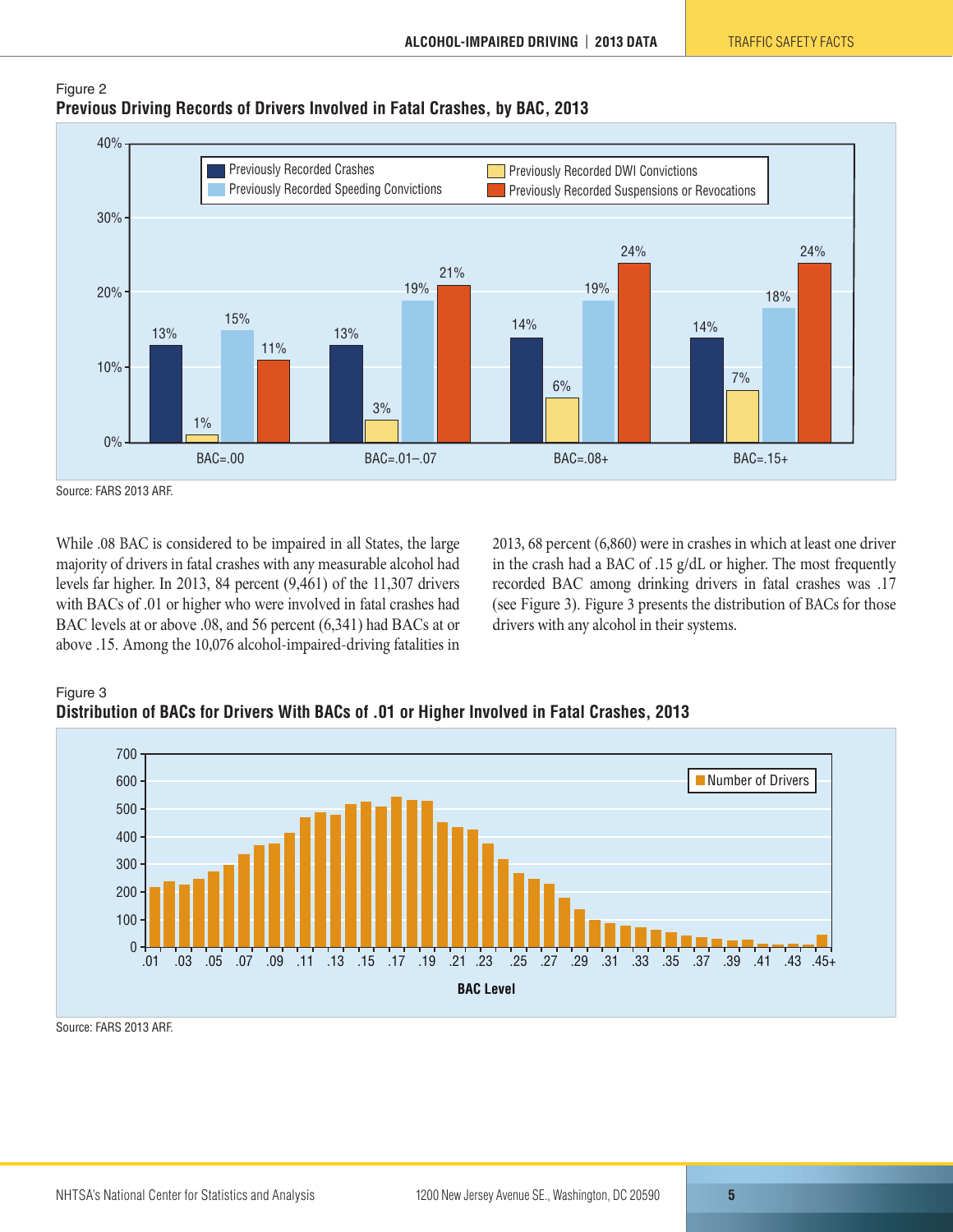## <span id="page-5-0"></span>**Fatalities by State**

Table 4 shows traffic fatalities by State and the highest driver BAC in the crashes in 2013. Among all States, fatalities in motor vehicle traffic crashes in 2013 ranged from 20 to 3,382, depending on the size and population of the State. Alcohol-impaired-driving fatalities were highest in Texas (1,337), followed by California (867), and Florida (676), and lowest in the District of Columbia (6). The proportion of alcohol-impaired-driving fatalities among total fatalities in States ranged from a high of 44 percent (South Carolina) to a low of 17 percent (Utah). The proportion of fatalities in crashes involving a driver with a BAC of .15 g/dL or higher ranged from a high of 36 percent (North Dakota) to a low of 12 percent (Utah).

The suggested APA formation citation for this document is:

National Center for Statistics and Analysis. (2014, December). *Alcoholimpaired driving: 2013 data*. (Traffic Safety Facts. DOT HS 812 102). Washington, DC: National Highway Traffic Safety Administration.

#### **For more information:**

Information on traffic fatalities is available from the National Center for Statistics and Analysis (NCSA), NVS-424, 1200 New Jersey Avenue SE., Washington, DC 20590. NCSA can be contacted at 800-934-8517 or by e-mail at [ncsaweb@dot.gov](mailto:ncsaweb@dot.gov). General information on highway traffic safety can be found at [www.nhtsa.gov/NCSA.](http://www.nhtsa.gov/NCSA) To report a safety-related problem or to inquire about motor vehicle safety information, contact the Vehicle Safety Hotline at 888-327-4236.

Other fact sheets available from the National Center for Statistics and Analysis are *Bicyclists and Other Cyclists, Children, Large Trucks, Motorcycles, Occupant Protection, Older Population, Overview, Passenger Vehicles, Pedestrians, Race and Ethnicity, Rural/Urban Comparisons, School Transportation-Related Crashes, Speeding, State Alcohol Estimates, State Traffic Data,* and *Young Drivers.* Detailed data on motor vehicle traffic crashes are published annually in *Traffic Safety Facts: A Compilation of Motor Vehicle Crash Data from the Fatality Analysis Reporting System and the General Estimates System.* The fact sheets and annual Traffic Safety Facts report can be accessed online at [www-nrd.nhtsa.dot.gov/CATS/index.aspx](http://www-nrd.nhtsa.dot.gov/CATS/index.aspx).